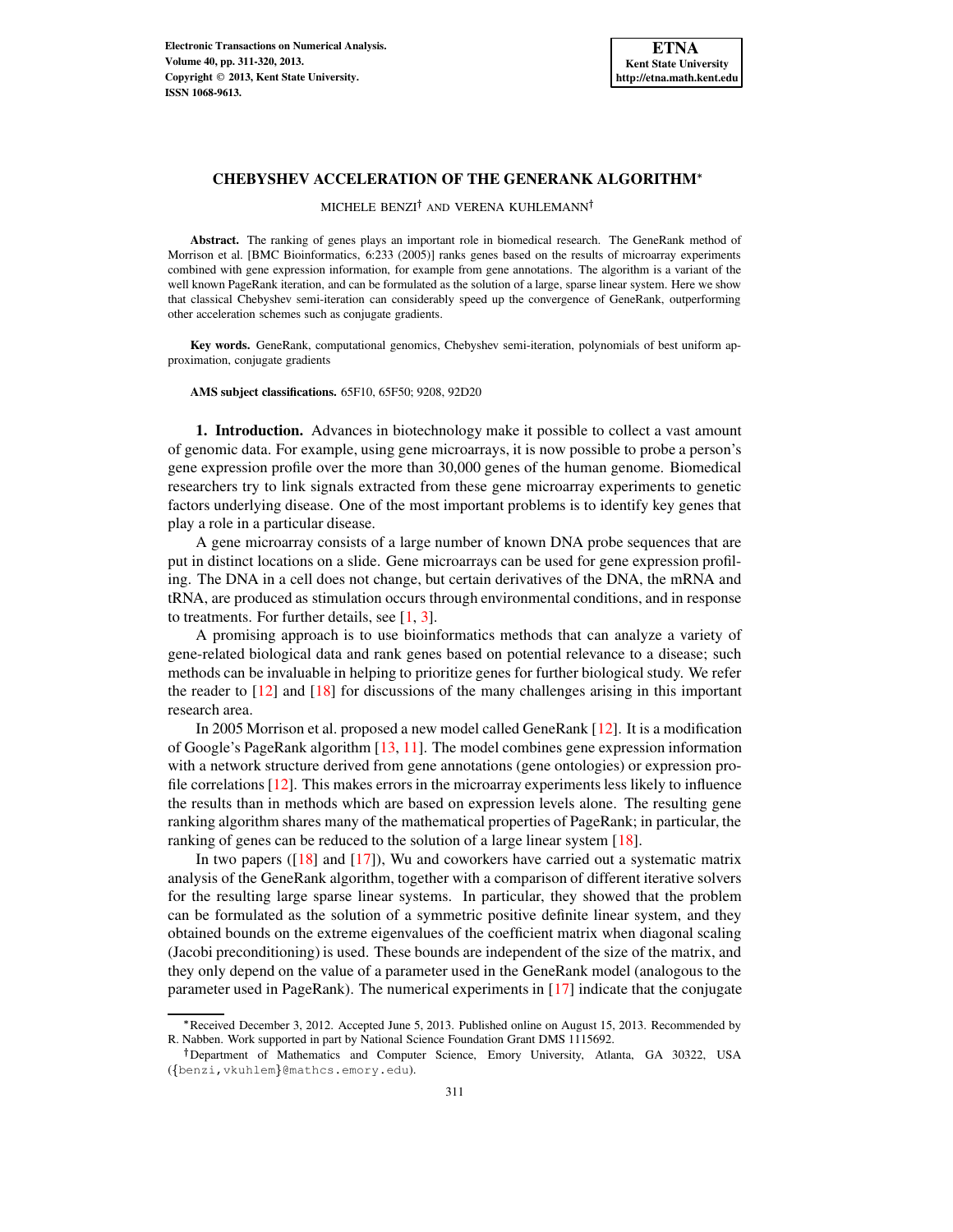**ETNA Kent State University http://etna.math.kent.edu**

# 312 M. BENZI AND V. KUHLEMANN

gradient (CG) algorithm with diagonal scaling is the most effective solver, among all those tested, in terms of solution times.

In this note we further investigate properties of the GeneRank system and we consider a few alternative solution methods. In particular, we show that in conjunction with diagonal scaling, Chebyshev acceleration can significantly outperform CG in terms of solution times.

**2. Definitions and auxiliary results.** Connections between genes can be constructed via the Gene Ontology (GO) database.<sup>[1](#page-1-0)</sup> Let the set  $G = \{g_1, g_2, \ldots, g_n\}$  consist of n genes in a microarray. Two genes  $g_i$  and  $g_j$  are connected if they share an annotation in GO. Similar to PageRank, the idea of GeneRank is that a gene is significant if it is connected to many highly ranked genes. In contrast to PakeRank, the connections are not directed. Thus, instead of a nonsymmetric hyperlink matrix, GeneRank considers the symmetric adjacency matrix  $W$  of the gene network.  $W$  is given by

> $w_{ii} = 5$   $\alpha$ "\$# %'& 1 if  $g_i$  and  $g_j$   $(i \neq j)$  share an annotation in GO,<br>0 otherwise.

Note that  $W$  is unweighted, while the hyperlink matrix in PageRank is weighted so that each row sums up to one. A diagonal matrix  $D$  is constructed to provide such a scaling. Since a gene might not be connected to any of the other genes,  $W$  may have zero rows. We let deg, denote the degree (number of immediate neighbors) of gene  $i$  in the underlying graph; this is just the sum of the entries in the *i*th row (or column) of  $W$ , that is,

$$
\deg_i=\sum_{j=1}^n w_{ij}=\sum_{j=1}^n w_{ji}.
$$

The diagonal matrix D is defined by  $D = \text{diag}(d_1, \ldots, d_n)$ , where

$$
d_i = \begin{cases} \deg_i & \text{if } \deg_i > 0, \\ 1 & \text{otherwise.} \end{cases}
$$

Note that D is nonsingular and nonnegative by construction. Now,  $(D^{-1}W)^T$  corresponds to the weighted hyperlink matrix in PageRank. In the case of GeneRank we do not need to modify the matrix further, since irreducibility is not needed.

So far only the connections between genes are considered, but not the results from the gene microarray experiment. Let  $ex = [ex_1, ex_2, ..., ex_n]^T$  be a vector that is obtained from such an experiment. The entry  $ex_i \geq 0$  is the absolute value of the expression change of gene  $g_i$ . In addition, a *damping factor*  $\alpha$  with  $0 \leq \alpha \leq 1$  that controls the relative weighting of expression change vs. connectivity is introduced. Then, GeneRank can be written as a large linear system:

<span id="page-1-1"></span>
$$
(2.1) \qquad \qquad (I - \alpha W D^{-1})x = (1 - \alpha)ex,
$$

where I denotes the  $n \times n$  identity matrix. The solution vector x is called *GeneRank vector*, and its entries provide information about the significance of a gene. Note that for  $\alpha = 0$ genes are ranked solely on the basis of the microarray experiment. If  $\alpha = 1$ , then a ranking is constructed using only the connectivity information, and the results from the microarray experiments are ignored. The problem of how to choose the value of  $\alpha$  will not be discussed here, but typically values in the interval  $[0.5, 1)$  are used.

<span id="page-1-0"></span><sup>1</sup><http://geneontology.org>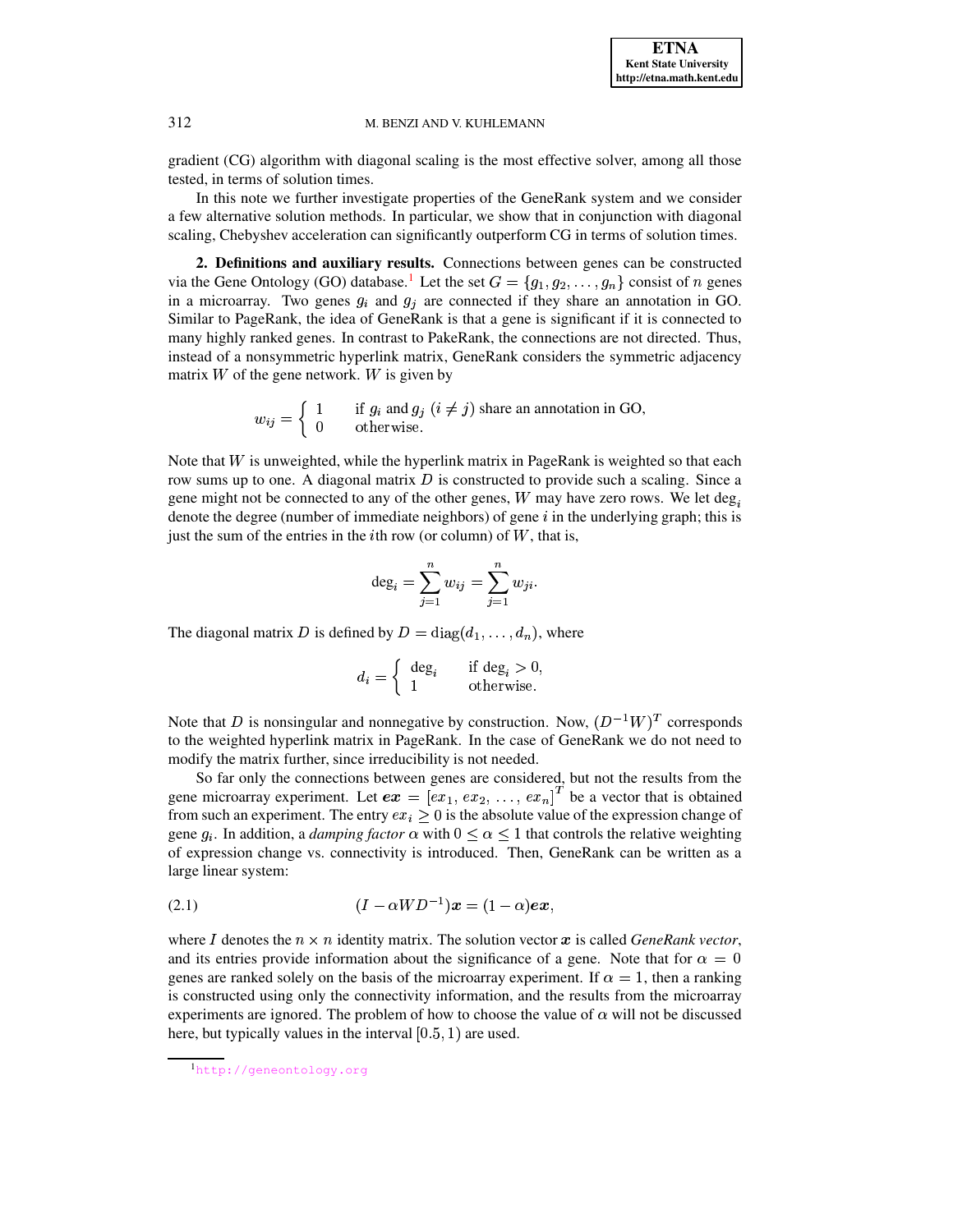#### CHEBYSHEV ACCELERATION OF THE GENERANK ALGORITHM 313

**3. Symmetric formulation of GeneRank.** The matrix W is symmetric, but  $I - \alpha WD^{-1}$ is not. Thus, for the solution of the linear system  $(2.1)$ , nonsymmetric methods have to be used. The symmetry of  $W$  cannot be exploited. In [\[17\]](#page-9-1), however, Wu et al. recognized that the GeneRank problem can be rewritten as a symmetric linear system. The main idea is simply to write the linear system  $(2.1)$  as

(3.1) 
$$
(D - \alpha W)D^{-1}x = (1 - \alpha)ex,
$$

or equivalently, as

<span id="page-2-0"></span>
$$
(3.2) \t\t\t\t(D - \alpha W)\hat{\boldsymbol{x}} = (1 - \alpha)\boldsymbol{e}\boldsymbol{x},
$$

with  $\hat{x} = D^{-1}x$ . The matrix  $D - \alpha W$  is symmetric. With this modification, methods that are suitable for symmetric systems can be used for the GeneRank problem. In the next section we will see that the symmetric GeneRank matrix enjoys additional useful properties.

**4. Properties of the symmetric GeneRank matrix.** In [\[17\]](#page-9-1), Wu et al. also showed that the matrix  $D-\alpha W$  has some nice properties besides symmetry. First of all, they showed that  $D - \alpha W$  is positive definite for  $0 \leq \alpha < 1$ . Thus, the conjugate gradient (CG) method [\[8\]](#page-8-5) can be used to solve the linear system [\(3.2\)](#page-2-0). We note in passing that for  $\alpha = 1$  this matrix reduces to the (combinatorial) graph Laplacian  $L = D - W$  of the network, and is positive semidefinite (singular). If the network is connected, the null space of  $L$  is one-dimensional and is spanned by the constant vector with all entries equal to 1.

Wu et al. investigated the effectiveness of the Jacobi preconditioner (symmetric diagonal scaling) on  $D - \alpha W$ . In that case, the preconditioned matrix is given by

$$
D^{-1/2}(D - \alpha W)D^{-1/2} = I - \alpha D^{-1/2}WD^{-1/2}.
$$

Thus, the preconditioned linear system reads

(4.1) 
$$
(I - \alpha D^{-1/2} W D^{-1/2}) \bar{x} = (1 - \alpha) D^{-1/2} e \bar{x},
$$

with  $\bar{x} = D^{1/2}\hat{x} = D^{1/2}(D^{-1}x) = D^{-1/2}x$ .

Since  $D^{-1/2}WD^{-1/2}$  is doubly stochastic, the eigenvalues of the preconditioned matrix satisfy:

(4.2) 
$$
\lambda_{\max}(I - \alpha D^{-1/2}WD^{-1/2}) \le 1 + \alpha,
$$

$$
\lambda_{\min}(I - \alpha D^{-1/2}WD^{-1/2}) = 1 - \alpha.
$$

The range of eigenvalues increases as  $\alpha$  increases from 0 to 1. Moreover, the matrix becomes increasingly ill-conditioned. Thus, the rate of convergence of CG can be expected to decrease as  $\alpha$  increases. Using Gershgorin's Circle Theorem [\[16\]](#page-9-2), we can also bound the eigenvalues of  $D - \alpha W$  as follows:

(4.3) 
$$
\lambda_{\max}(D - \alpha W) \le (1 + \alpha) \max_{1 \le i \le n} \{d_i\},
$$

$$
\lambda_{\min}(D - \alpha W) \ge (1 - \alpha) \min_{1 \le i \le n} \{d_i\}.
$$

Next, we show that both  $D - \alpha W$  and  $I - \alpha D^{-1/2}WD^{-1/2}$  are Stieltjes matrices (that is, symmetric nonsingular M-matrices).

PROPOSITION 4.1.

*1.*  $D - \alpha W$  is a nonsingular *M-matrix, for*  $0 \leq \alpha < 1$ .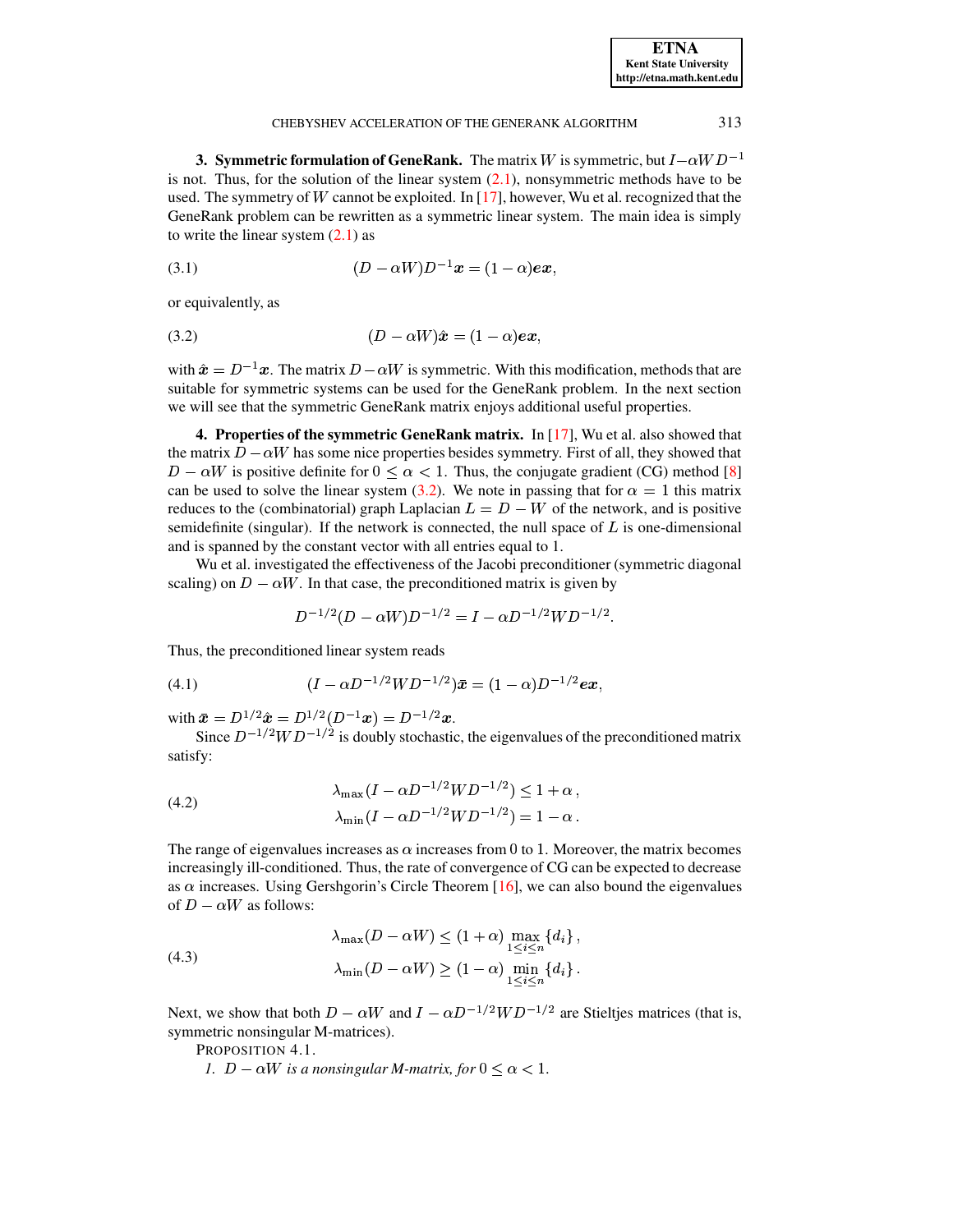## 314 M. BENZI AND V. KUHLEMANN

2.  $I - \alpha D^{-1/2}WD^{-1/2}$  is a nonsingular M-matrix, for  $0 \leq \alpha < 1$ .

*Proof.* We can rewrite the first matrix as  $D - \alpha W = \Delta I - (\bar{D} + \alpha W)$ , where  $\Delta$  is the maximum degree of the underlying graph of W. That is,  $\Delta = \max\{d_i \mid i = 1, ..., n\}$ . The matrix D is diagonal with  $d_i = \Delta - d_i$  on the diagonal. Thus, D is nonnegative, and from . *.* . . . . . <u>.</u> . 0 and  $W \ge 0$  it follows that  $\ddot{D} + \alpha W \ge 0$ . Note that  $\Delta I - (\ddot{D} + \alpha W)$  is a nonsingular M-matrix if  $\rho(\tilde{D} + \alpha W) < \Delta$ . The spectral radius is bounded above by the 1-norm. Thus, ¢(Z=  $\lambda + \alpha W$ )  $\leq ||\ddot{D} + \alpha W||_1 = \max_{d_i} {\{\Delta - d_i + \alpha d_i\}} < \Delta$ , for  $0 < \alpha < 1$ .

With regard to the second matrix, the conclusion follows from the fact that  $D^{-1/2}AD^{-1/2}$ is a nonsingular M-matrix if A is a nonsingular M-matrix and D is a positive diagonal matrix.  $\Box$ 

There are several important consequences of the property just shown. First of all, the right-hand side vector  $ex$  is nonnegative; hence, the GeneRank vector  $x$  is also guaranteed to be nonnegative, since the inverse of a nonsingular M-matrix is nonnegative. Moreover, whenever the underlying graph is connected the GeneRank matrices  $D - \alpha W$  or  $I \alpha D^{-1/2}WD^{-1/2}$  are irreducible; therefore, they have a positive inverse, thus making the ranking vector  $x$  strictly positive, as it should be if the vector is to be used for ranking purposes.

Additionally, the M-matrix property ensures that various classical iterations based on matrix splittings are guaranteed to converge, including the Jacobi and Gauss–Seidel methods and their block variants [\[16\]](#page-9-2), as well as Schwarz-type methods. Moreover, the existence and stability of various preconditioners, like incomplete factorizations, is guaranteed.

**5. Methods tested.** In [\[17\]](#page-9-1), Wu and coworkers successfully employed the Jacobi preconditioner together with CG for the solution of the linear system [\(3.2\)](#page-2-0). They compared the method with the original GeneRank scheme (essentially a power iteration), Jacobi's method, and a (modified) Arnoldi algorithm. CG preconditioned with Jacobi was faster for every example tested. The rate of convergence was found to be essentially independent of the problem size  $n$ , consistent with the uniform bounds on the eigenvalues of the preconditioned matrices. The number of iterations, on the other hand, increases as  $\alpha$  approaches 1.

In an attempt to improve on the results of Wu et al., we tested a number of other methods. First of all, we tried the sparse direct solver in Matlab ("backslash"). This is a sparse implementation of the Cholesky algorithm which uses an approximate minimum degree ordering; see [\[4\]](#page-8-6). An obvious advantage of the direct approach is that its cost is independent of  $\alpha$ . However, we found this approach to be extremely time-consuming due to the enormous fill-in in the factors; see Section [7](#page-5-0) below. Preconditioners based on incomplete Cholesky factorization or SSOR (symmetric SOR) were also found to be inefficient in comparison to CG with a simple diagonal preconditioner. Additional experiments were performed with additive Schwarz-type preconditioners with overlapping blocks  $[2, 10]$  $[2, 10]$  $[2, 10]$ . For several of the tested examples, we found that these preconditioners achieve fast convergence independent of the parameter  $\alpha$ ; unfortunately, however, the additional complexity of these preconditioners makes them not competitive with simple diagonal scaling [\[10\]](#page-8-8).

A close look at the eigenvalues of the diagonally preconditioned GeneRank matrices re-A close look at the eigenvalues of the diagonally preconditioned GeneRank matrices reveal that they are more or less uniformly distributed in the spectral interval  $[\lambda_{\min}, \lambda_{\max}]$ , with no clustering within the spectra. As is well known, such a spectral distribution is essentially the worst possible for CG. This suggests investigating the performance of other methods, such as methods based on (shifted and scaled) Chebyshev polynomials [\[5,](#page-8-9) [16\]](#page-9-2), or methods based on polynomials of best approximation [\[9\]](#page-8-10).

An advantage of these techniques is that the cost per iteration is very low. Also, they do not require inner products, which makes them attractive on some parallel architectures. A potential disadvantage is that they require bounds on the eigenvalues. But, as we saw earlier,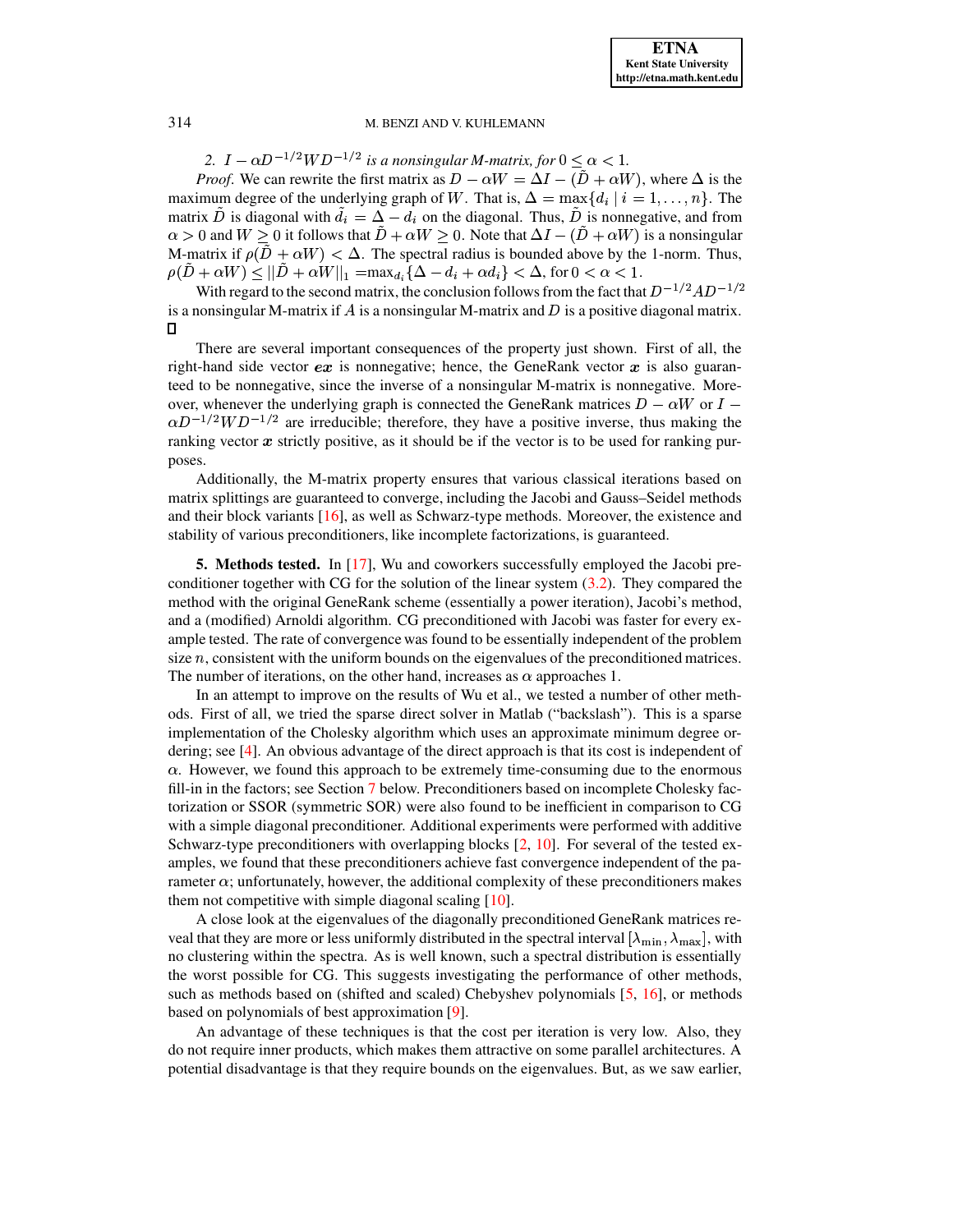<span id="page-4-1"></span>**Algorithm 1** Chebyshev iteration

|     | 1: $d = (l_{\text{max}} + l_{\text{min}})/2$ , $c = (l_{\text{max}} - l_{\text{min}})/2$ |
|-----|------------------------------------------------------------------------------------------|
|     | 2: $x = x_0, r = b - Ax$                                                                 |
|     | 3: for $i = 1, 2, , m$ do                                                                |
| 4:  | $z = M^{-1}r$                                                                            |
|     | 5: if $i = 1$ then                                                                       |
|     | 6:<br>$p = z$                                                                            |
|     | $\alpha = 2/d$<br>7:                                                                     |
| 8:  | else                                                                                     |
| 9:  | $\beta = (c \cdot \alpha/2)^2$                                                           |
| 10: | $\alpha = 1/(d - \beta)$                                                                 |
| 11: | $p = z + \beta \cdot p$                                                                  |
| 12: | end if                                                                                   |
|     | 13: $x = x + \alpha \cdot p$                                                             |
|     | 14: $r = b - Ax$                                                                         |
|     | 15: if $norm(r) < tol$ then                                                              |
| 16: | break:                                                                                   |
| 17: | end if                                                                                   |
|     | $18:$ end for                                                                            |

here we do have bounds on the largest and smallest eigenvalue of  $I - \alpha D^{-1/2}WD^{-1/2}$ .

The Chebyshev (semi-)iteration is a classical method for solving linear systems based on the properties of Chebyshev polynomials. It can be regarded as a polynomial scheme for accelerating the convergence of a standard linear stationary iteration

<span id="page-4-0"></span>(5.1) 
$$
x^{(k+1)} = x^{(k)} + M^{-1}(b - Ax^{(k)}), \quad k = 0, 1, ...
$$

for solving a linear system  $Ax = b$ , with M nonsingular. If  $I - M^{-1}A$  is similar to a symmetric matrix with eigenvalues lying in an interval  $[l_{\min}, l_{\max}]$ , the Chebyshev acceleration of the stationary method  $(5.1)$  can be written as

$$
y^{(k+1)} = \frac{\omega_{k+1}}{2 - (l_{\min} + l_{\max})} \left\{ 2M^{-1}(b - Ay^{(k)}) + [2 - (l_{\min} + l_{\max})](y^{(k)} - y^{(k-1)}) \right\} + y^{(k-1)}, \quad k = 1, 2, \dots,
$$

with  $y^{(0)} = x^{(0)}$ ,  $y^{(1)} = x^{(1)}$  and

$$
\omega_{k+1} = \frac{1}{1-\frac{\omega_k^2}{4w^2}}, \quad \omega_2 = \frac{2w^2}{2w^2-1}, \quad \omega_1 = 1, \quad w = \frac{2-(l_{\min}+l_{\max})}{l_{\max}-l_{\min}};
$$

see, e.g., [5, pages 514–516]. This acceleration can be employed, for instance, when A and M are symmetric positive definite (SPD). In particular, if  $A$  is symmetric positive definite and  $M = D = \text{diag}(A)$ , the diagonally preconditioned Chebyshev iteration can be interpreted as a polynomial acceleration scheme applied to Jacobi's method.

An algorithmic description of the Chebyshev iteration is given in Algorithm 1 (using a slightly different noation). The input parameters  $l_{\min}$  and  $l_{\max}$  are bounds on the smallest and largest eigenvalue of the preconditioned matrix. In our case,  $l_{\min} = 1 - \alpha$  and  $l_{\max} = 1 + \alpha$ . The algorithm is applied to  $A = D - \alpha W$ , with the right-hand side  $b = ex$ . Also, M denotes the preconditioner; in our case,  $M = D$ .

It is known [14] that when  $l_{\min} = \lambda_{\min}(A)$  and  $l_{\max} = \lambda_{\max}(A)$ , the shifted and scaled Chebyshev polynomial of degree  $k-1$  minimizes the condition number of the preconditioned

315

**ETNA Kent State University** http://etna.math.kent.edu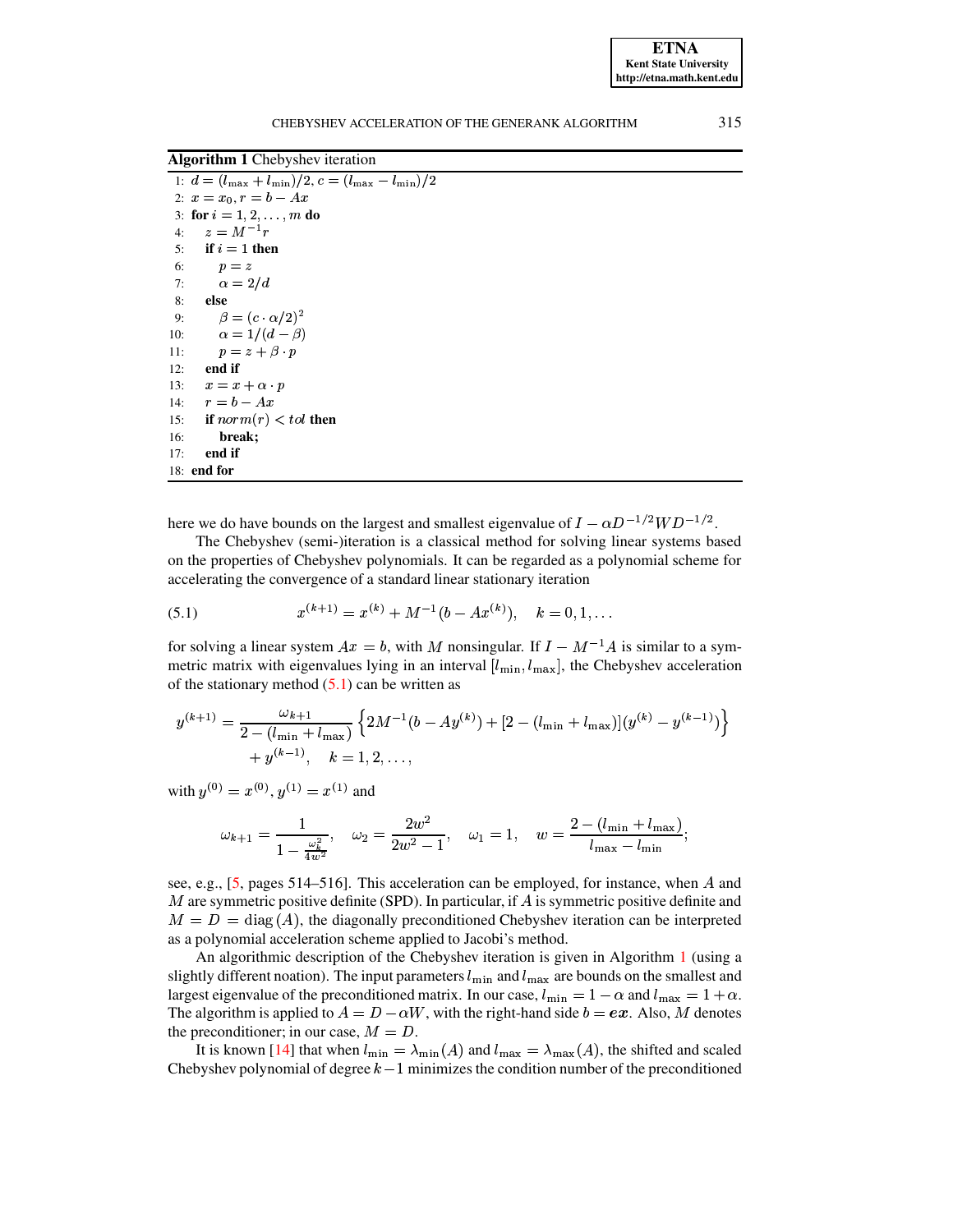<span id="page-5-1"></span>Algorithm 2 Polynomial of best uniform approximation method

1:  $\mu_0 = 1/l_{\text{max}}, \mu_1 = 1/l_{\text{min}}$ 2:  $a = (l_{\text{max}} + \underline{l_{\text{min}}})/(l_{\text{max}} - l_{\text{min}})$ 3:  $\delta_1 = (a - \sqrt{a^2 - 1})^2$ <br>
4:  $\delta_2 = \frac{4 \cdot \mu_0 \mu_1}{(\sqrt{\mu_0} + \sqrt{\mu_1})^2}$ <br>
5:  $x = x_0, r = b - Ax$ 6:  $v_1 = 0.5 \cdot (\mu_0 + \mu_1) \cdot r$ 7:  $v_2 = 0.5 \cdot (\sqrt{\mu_0} + \sqrt{\mu_1})^2 \cdot r - \mu_0 \mu_1 \cdot Ar$ 8: for  $i = 2, ..., m$  do  $r = r - Av_2$  $9:$ if  $norm(r) < tol$  then  $10:$  $11:$  $x=x+v_2$  $12:$ break:  $13:$ end if  $v_3 = v_2 + \delta_1 \cdot (v_2 - v_1) + \delta_2 \cdot r$  $14:$  $15:$  $v_1 = v_2, v_2 = v_3$ 16: end for

matrix  $p_k(A)A$  over all polynomials  $p_k(\lambda)$  of degree not exceeding  $k-1$ ; when diagonal scaling is used, of course, the same holds with  $D^{-1}A$  in place of A. In principle, however, there may be other polynomials that result in faster convergence. Similar to [9], we consider an alternative approach based on the use of polynomials of best uniform approximation to the function  $1/\lambda$ . These are the polynomials of prescribed degree k such that the approximation error, max  $|p_k(\lambda) - \frac{1}{\lambda}|$ , is minimized over all polynomials of degree not exceeding k, the maximum being taken over an interval  $[l_{\min}, l_{\max}]$  containing the spectrum of  $D^{-1}A$ . These polynomials, which were found by Chebyshev in 1887, can be generated by a three-term recurrence, as discussed in [9]. Here we use again  $l_{\min} = 1 - \alpha$  and  $l_{\max} = 1 + \alpha$  as endpoints, and the algorithm is applied to the preconditioned matrix  $A = I - \alpha D^{-1/2} W D^{-1/2}$ . The details can be seen in Algorithm 2. We mention that we tried using the "true" eigenvalue  $\lambda_{\text{max}}$ , both with Chebyshev and with the polynomials of best approximation, but the results were essentially unchanged. Hence, little (if anything) is lost by using the freely available estimate  $\lambda_{\text{max}} \approx 1 + \alpha$ .

**6.** Description of test problems. As in  $[17]$ , we use two different types of test data (real and synthetic) for our experiment. The first matrix is a SNPa adjacency matrix (singlenucleotide polymorphism matrix). This matrix has  $n = 152,520$  rows and columns, and is very sparse with only 639, 248 nonzeros. The sparsity pattern of the SNPa matrix can be seen in Figure  $6.1$ . The degree distribution in the underlying graph ranges from 1 to 40, and is highly irregular.

The second type is a class of matrices from a range-dependent random graph model called RENGA. Two vertices i and j are connected with probability  $\beta \lambda^{j-j-1}$ , where  $0 <$  $\lambda$  < 1 and  $\beta$  > 0 are given parameters. These networks capture the connectivity structure seen in proteome interaction data [7, 6]. MATLAB code for generating these and other networks is available as part of the CONTEST package [15]. In our experiments we set  $\lambda = 0.9$ and  $\beta = 1$ , the default values in RENGA. Note that with  $\beta = 1$  node *i* is connected to node  $i + 1$  for  $i = 1, ..., n - 1$ .

<span id="page-5-0"></span>**7. Numerical experiments.** The implementation was done in Matlab 7.8.0 on a 2.3 GHz Intel Core i7 Processor with 4GB main memory. We compare the Chebyshev method and the method based on polynomials of best approximation ("Poly") with the conjugate gradient method and a Jacobi-preconditioned conjugate gradient.

316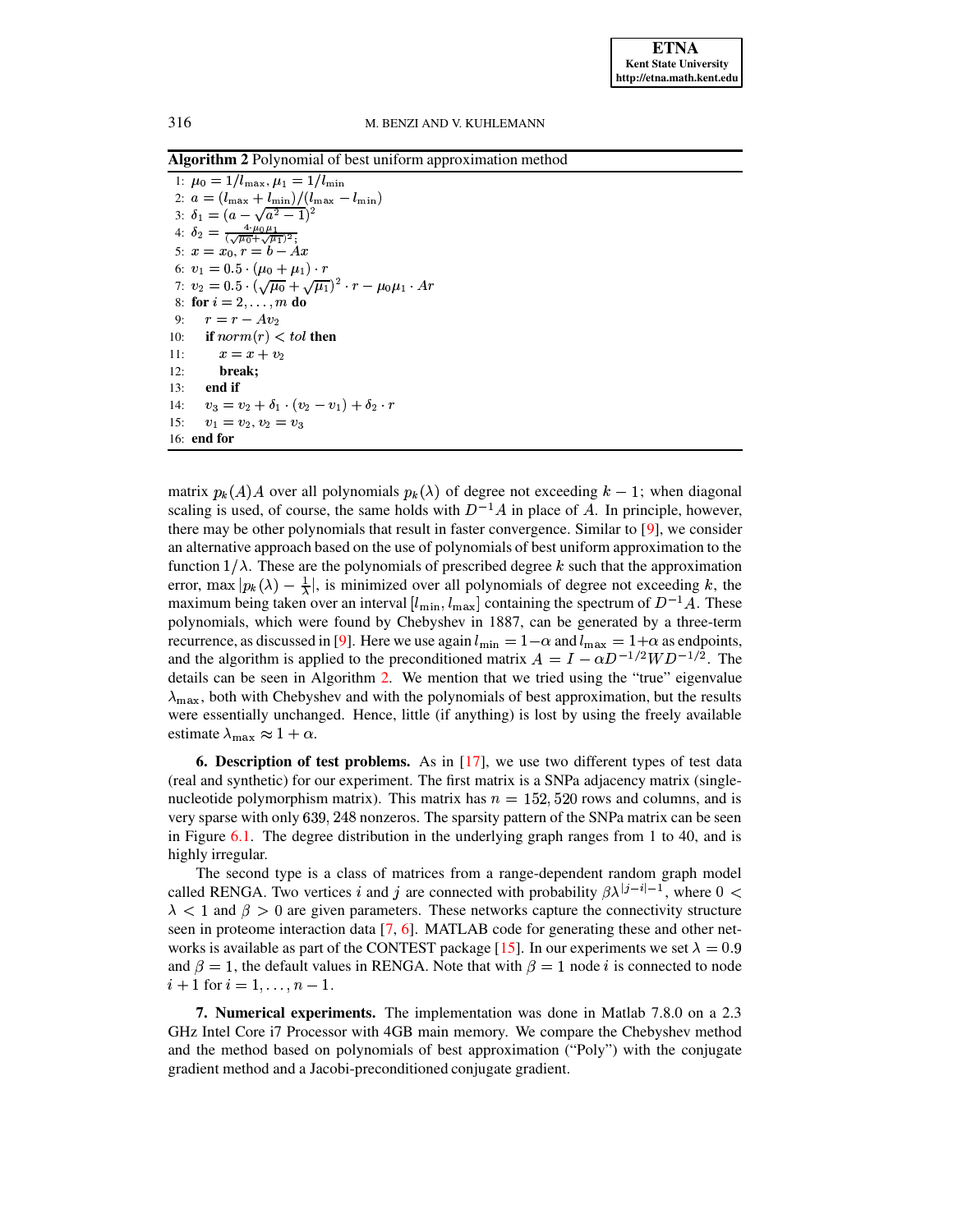317

### CHEBYSHEV ACCELERATION OF THE GENERANK ALGORITHM



<span id="page-6-0"></span>FIG. 6.1. Nonzero pattern of the SNPa matrix.

TABLE 7.1

<span id="page-6-1"></span>Results for the SNPa matrix. The matrix has  $n = 152, 520$  rows and columns. The tolerance used is  $10^{-10}$ . Here  $ex = (1/n)e$ , where e is the vector of all ones. The number of iterations and the CPU time in seconds (in brackets) are given.

| $\alpha$   | 0.50      | 0.75       | 0.80      | 0.99      |
|------------|-----------|------------|-----------|-----------|
| CG         | 86 (1.06) | 116 (1.33) | 129(1.46) | 470(6.11) |
| <b>PCG</b> | 17(0.26)  | 27 (0.36)  | 30(0.42)  | 91 (1.28) |
| Poly       | 17(0.11)  | 28(0.17)   | 32(0.20)  | 149(0.89) |
| Chebyshev  | 17(0.10)  | 28(0.16)   | 31 (0.18) | 130(0.73) |

We use the same stopping criteria for each of the methods tested, based on the 1-norm of the residual. That is, we stop iterating as soon as  $||r||_1 < tol$ . The initial guess is the zero vector. We use two different choices for  $ex: ex = (1/n)e$ , where e is the vector of all ones, and  $ex = p$ , where p is a randomly chosen probability vector—that is, a random vector with entries in (0, 1), normalized to have  $||p||_1 = 1$ . For each adjacency matrix, we use four different values of  $\alpha$  to form the corresponding GeneRank matrices  $D - \alpha W$ :  $\alpha = 0.5$ , 0.75, 0.80, 0.99.

The results for the SNPa matrix are given in Tables 7.1 and 7.2, and the results for the RENGA matrices (with  $n = 100,000$  and  $n = 500,000$ ) are given in Tables 7.3 and 7.4. Note that, as stated earlier, the rate of convergence depends only on  $\alpha$  and not on n.

The results for the SNPa matrix show that diagonal scaling dramatically accelerates the convergence of CG; also, this is the fastest method among those tested in terms of number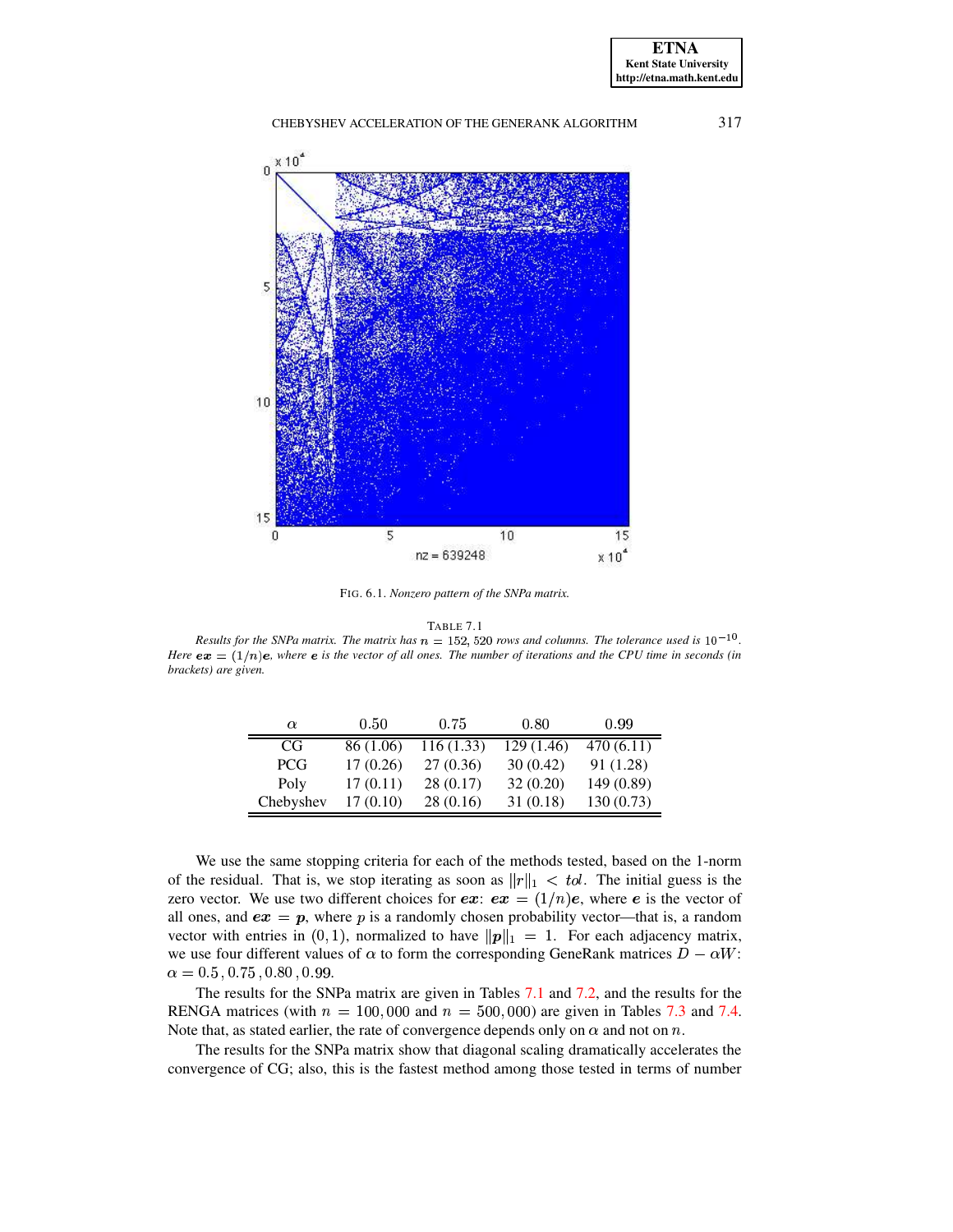### 318 M. BENZI AND V. KUHLEMANN

| ABLE |  |
|------|--|
|------|--|

<span id="page-7-0"></span>*Results* for the SNPa matrix. The matrix has  $n = 152,520$  rows and columns. The tolerance used is  $10^{-10}$ . Here  $ex = p$ , where p is a random probability vector. The number of iterations and the CPU time in seconds (in *brackets) are given.*

| α         | 0.50      | 0.75       | 0.80       | 0.99       |
|-----------|-----------|------------|------------|------------|
| CG        | 87 (1.07) | 118 (1.34) | 130 (1.49) | 484 (5.54) |
| PCG.      | 17(0.23)  | 27(0.36)   | 30(0.40)   | 90(1.19)   |
| Poly      | 17(0.11)  | 28 (0.17)  | 32(0.20)   | 152(0.91)  |
| Chebyshev | 17(0.10)  | 28(0.16)   | 31(0.18)   | 131 (0.73) |

TABLE 7.3

<span id="page-7-1"></span>*Results* for the RENGA matrices. The tolerance used is  $10^{-10}$ . Here  $ex = (1/n)e$ , where e is the vector of *all ones. The number of iterations and the CPU time in seconds (in brackets) are given.*

| $\alpha$      | 0.50      | 0.75      | 0.80      | 0.99       |  |
|---------------|-----------|-----------|-----------|------------|--|
| $n = 100,000$ |           |           |           |            |  |
| CG            | 20(0.21)  | 27 (0.28) | 30(0.30)  | 105(1.07)  |  |
| <b>PCG</b>    | 13(0.15)  | 21 (0.24) | 23(0.27)  | 92 (1.06)  |  |
| Poly          | 16(0.12)  | 26(0.19)  | 29(0.20)  | 131 (0.86) |  |
| Chebyshev     | 17(0.11)  | 27(0.18)  | 30(0.20)  | 125(0.81)  |  |
| $n = 500,000$ |           |           |           |            |  |
| CG            | 22(1.38)  | 28(1.77)  | 30 (1.91) | 108(6.87)  |  |
| <b>PCG</b>    | 13 (0.92) | 21 (1.48) | 23(1.62)  | 92 (6.56)  |  |
| Poly          | 16(0.67)  | 26(1.04)  | 29(1.15)  | 131 (4.92) |  |
| Chebyshev     | 17(0.63)  | 27 (0.99) | 30(1.11)  | 125 (4.49) |  |

of iterations. However, the method based on the polynomials of best approximation, while often requiring more iterations, is faster in terms of solution time, sometimes more than twice as fast, and Chebyshev iteration is even faster. Similar conclusions apply to the RENGA matrices, except that now the effect of diagonal scaling on CG is less pronounced, probably due to the fact that the distribution of nonzeros in these matrices is much more regular than for the SNPa example, thus leading to matrices  $D - \alpha W$  which are better conditioned. Here again we find that Chebyshev outperforms the competition, albeit by a smaller margin than in the SNPa examples.

Also note that in all cases, the results are essentially independent of the right-hand side used.

Finally, use of a direct solver (sparse Cholesky in MATLAB) is not competitive for these problems, due to tremendous fill-in, even with the best available fill-reducing orderings. For example, the Cholesky factor for the SNPa matrix contains over 200, 000, 000 non-zeros.

**8. Conclusions.** We investigated several methods for the solution of the linear system arising from the gene ranking problem. Good results were obtained with (diagonally scaled) Chebyshev iteration. While the number of iterations is higher than for CG with the same scaling, the cost per iteration is much lower and leads to faster convergence in terms of CPU time. We note that Chebyshev iteration is more desirable in a parallel setting, as it avoids computing dot products.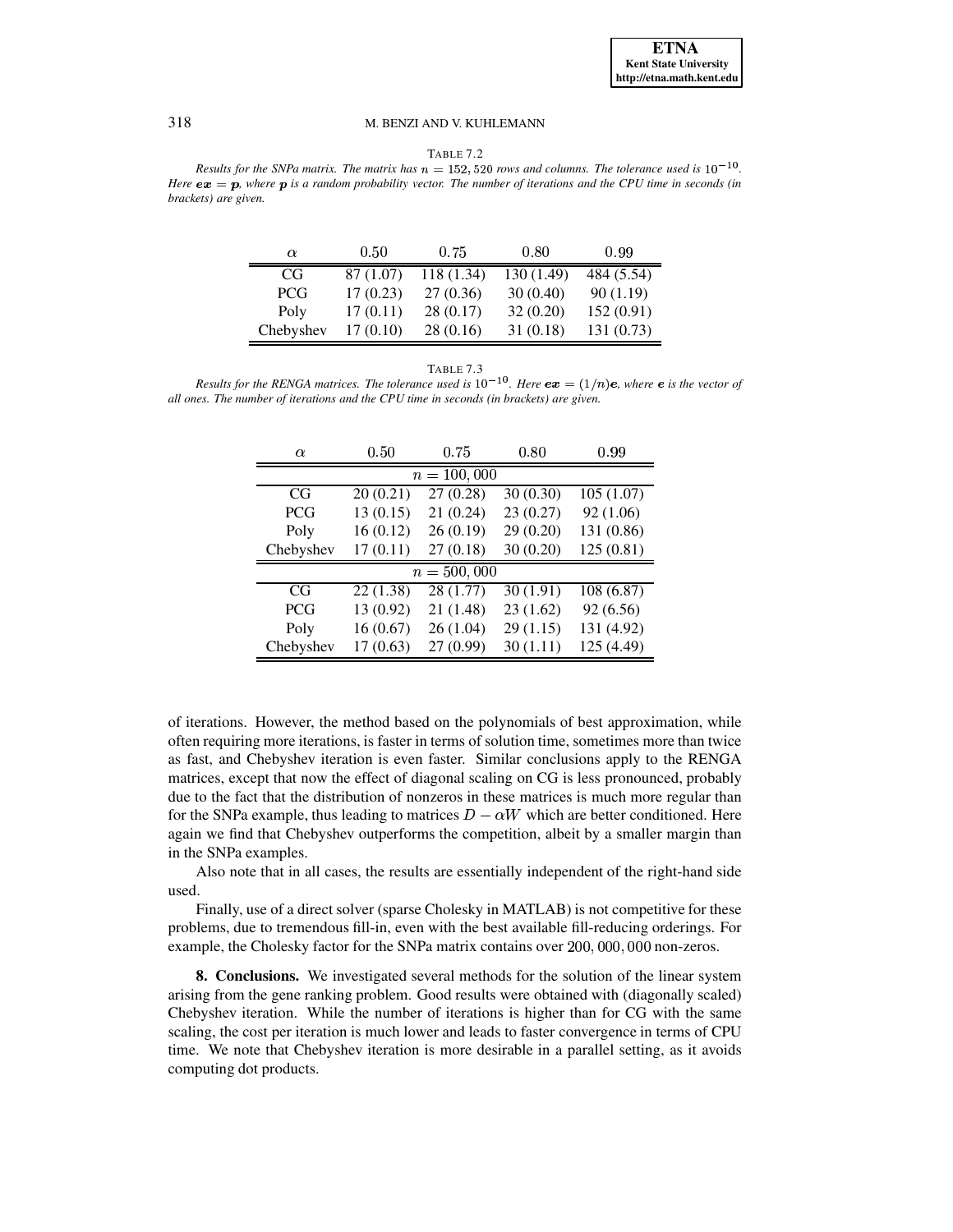#### CHEBYSHEV ACCELERATION OF THE GENERANK ALGORITHM

319

**ETNA Kent State University** http://etna.math.kent.edu

| TABLE 7.4                                                                                                          |
|--------------------------------------------------------------------------------------------------------------------|
| Results for the RENGA matrices. The tolerance used is $10^{-10}$ . Here $ex = p$ , where p is a random probability |
| ector. The number of iterations and the CPU time in seconds (in brackets) are given.                               |

<span id="page-8-15"></span> $\mathbf{1}$ 

| $\alpha$      | 0.50      | 0.75      | 0.80      | 0.99                   |  |
|---------------|-----------|-----------|-----------|------------------------|--|
| $n = 100,000$ |           |           |           |                        |  |
| CG            | 23 (0.24) | 28 (0.29) | 31 (0.31) | 116(1.19)              |  |
| <b>PCG</b>    | 14(0.16)  | 22(0.25)  | 25(0.29)  | 98 (1.13)              |  |
| Poly          | 17(0.13)  | 26(0.19)  | 30(0.21)  | 141 (0.95)             |  |
| Chebyshev     | 17(0.11)  | 27(0.18)  | 30(0.20)  | 125(0.81)              |  |
| $n = 500,000$ |           |           |           |                        |  |
| CG            | 23(1.45)  | 29 (1.86) | 32(2.03)  | $\overline{118(7.50)}$ |  |
| <b>PCG</b>    | 14 (0.99) | 22(1.55)  | 25(1.77)  | 99 (7.03)              |  |
| Poly          | 17(0.72)  | 26(1.03)  | 30(1.18)  | 141 (5.23)             |  |
| Chebyshev     | 17(0.62)  | 27(1.02)  | 30 (1.09) | 125 (4.48)             |  |

The question remains open whether it is possible to develop preconditioners for the GeneRank problem which result in converge rates independent of  $\alpha$  and are competitive with simple diagonal scaling.

Acknowledgement. We would like to thank Prof. Yimin Wei of Fudan University for providing the SNPa data to us.

#### **REFERENCES**

- <span id="page-8-0"></span>[1] D. E. BASSETT, M. B. EISEN, AND M. S. BOGUSKI, Gene expression informatics-it's all in your mine, Nat. Genet., 21 (1999), pp. 51-55.
- <span id="page-8-7"></span>[2] M. BENZI AND V. KUHLEMANN, Restricted additive Schwarz methods for Markov chains, Numer. Linear Algebra Appl., 18 (2011), pp. 1011-1029.
- <span id="page-8-6"></span><span id="page-8-1"></span>[3] P. O. BROWN AND D. BOTSTEIN, Exploring the new world of the genome with DNA microarrays, Nat. Genet., 21 (1999), pp. 33–37.
- [4] T. A. DAVIS, Direct Methods for Sparse Linear Systems, SIAM, Philadelphia, 2006.
- <span id="page-8-9"></span>[5] G. H. GOLUB AND C. F. VAN LOAN, Matrix Computations, 3rd edition, Johns Hopkins University Press, Baltimore, 1996.
- <span id="page-8-13"></span>[6] P. GRINDROD, Range-dependent random graphs and their application to modeling large small-world proteome datasets, Phys. Rev. E (3), 66 (2002), 066702 (7 pages).
- <span id="page-8-12"></span> $[7]$ -, Modeling proteome networks with range-dependent graphs, Amer. J. Pharmacogenomics, 3 (2003), pp. 1-4.
- <span id="page-8-5"></span>[8] M. R. HESTENES AND E. STIEFEL, Methods of conjugate gradients for solving linear systems, J. Research Nat. Bur. Standards, 49 (1952), pp. 409-436.
- <span id="page-8-10"></span>[9] J. KRAUS, P. VASSILEVSKI, AND L. ZIKATANOV, Polynomial of best uniform approximation to  $1/x$  and smoothing in two-level methods, Comput. Methods Appl. Math., 12 (2012), pp. 448-468.
- <span id="page-8-8"></span>[10] V. KUHLEMANN, Iterative methods and partitioning techniques for large sparse problems in network analysis, Ph.D. Thesis, Department of Mathematics and Computer Science, Emory University, 2012.
- <span id="page-8-4"></span>[11] A. N. LANGVILLE AND C. D. MEYER, Google's PageRank and Beyond—The Science of Search Engine Rankings, Princeton University Press, Princeton, 2006.
- <span id="page-8-2"></span>[12] J. L. MORRISON, R. BREITLING, D. J. HIGHAM, AND D. R. GILBERT, GeneRank: Using search engine technology for the analysis of microarray experiments, BMC Bioinformatics, 6:233 (2005).
- <span id="page-8-3"></span>[13] L. PAGE, S. BRIN, R. MOTWANI, AND T. WINOGRAD, The PageRank citation ranking: bringing order to the Web, Technical Report, Stanford InfoLab, Stanford University, 1998. Available at http tanford.
- <span id="page-8-14"></span><span id="page-8-11"></span>[14] Y. SAAD, Iterative Methods for Sparse Linear Systems, 2nd edition, SIAM, Philadelphia, 2003.
- [15] A. TAYLOR AND D. J. HIGHAM, CONTEST: A controllable test matrix toolbox for MATLAB, ACM Trans. Math. Software, 35 (2009), pp. 26:1-26:17.